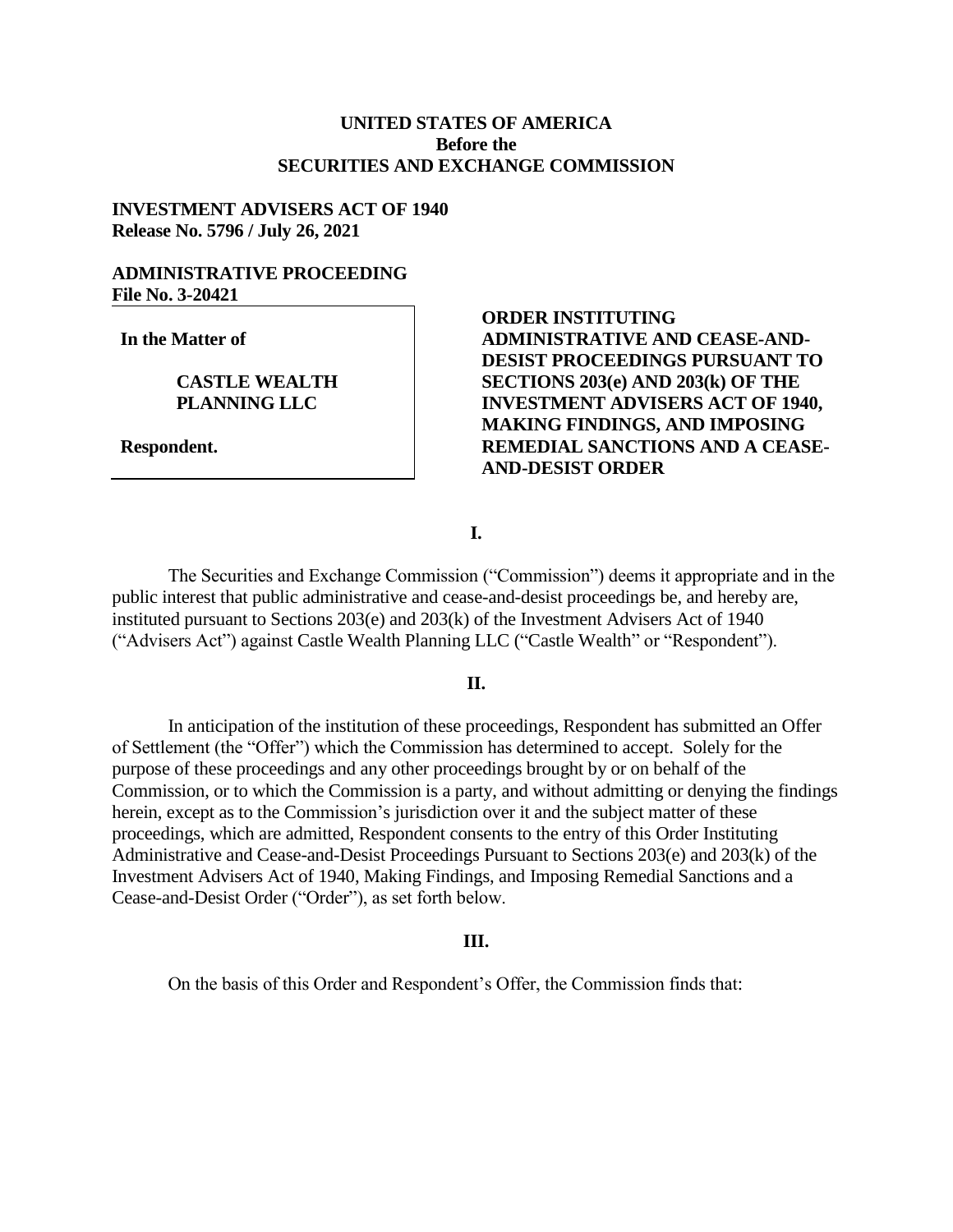### **Summary**

1. This matter involves Castle Wealth's failure to file with the Commission and to deliver to retail investor clients its Form CRS. Castle Wealth was required to file its initial Form CRS with the Commission as Part 3 of its Form ADV and to begin delivering its Form CRS to prospective and new retail investor clients, as applicable, by June 30, 2020. Castle Wealth was further required to deliver its Form CRS to existing retail investor clients by July 30, 2020. The firm failed to file and deliver Form CRS by these deadlines, not becoming compliant until in or after late January 2021. As a result, Castle Wealth violated Advisers Act Section 204 and Rules 204-1 and 204-5 thereunder.

### **Respondent**

2. Castle Wealth Planning LLC is a California limited liability company with its principal place of business in Santa Barbara, California. Castle Wealth has been registered with the Commission as an investment adviser since April 10, 2015. On its Form ADV dated May 6, 2021, Castle Wealth reported that it had approximately \$180 million in regulatory assets under management and 114 individual clients.

### **Facts**

3. On June 5, 2019, the Commission adopted Form CRS and rules creating new requirements—the Form CRS Filing Requirement and the Form CRS Delivery Requirement (collectively, the "Requirements")—for Commission-registered investment advisers offering services to a retail investor.<sup>1</sup> See Form CRS Relationship Summary; Amendments to Form ADV, Release Nos. 34-86032 & IA-5247 (June 5, 2019) (effective September 10, 2019) ("*Form CRS Adopting Release*").

4. *The Form CRS Filing Requirement*. First, Rule 204-1(e) under the Advisers Act requires all Commission-registered investment advisers offering services to a retail investor ("Retail RIAs") to amend their Form ADV by electronically filing on the Investment Adviser Registration Database ("IARD") an initial Form CRS satisfying the requirements of Part 3 of Form ADV no later than June 30, 2020.

5. *The Form CRS Delivery Requirement*. Second, Rule 204-5 under the Advisers Act requires Retail RIAs to deliver their current Form CRS to each retail investor client. Specifically, under Rule 204-5(b) under the Advisers Act, the Retail RIA must deliver: (1) to each retail investor client its current Form CRS before or at the time the firm enters into an investment advisory contract with that client; and (2) to each retail investor client who is an existing client the Retail RIA's current Form CRS before or at the time the firm:

 $\overline{a}$ 

 $<sup>1</sup>$  For purposes of Form CRS, the term "retail investor" means "a natural person, or the legal</sup> representative of such natural person, who seeks to receive or receives services primarily for personal, family or household purposes." Rule 204-5(d)(2) under the Advisers Act.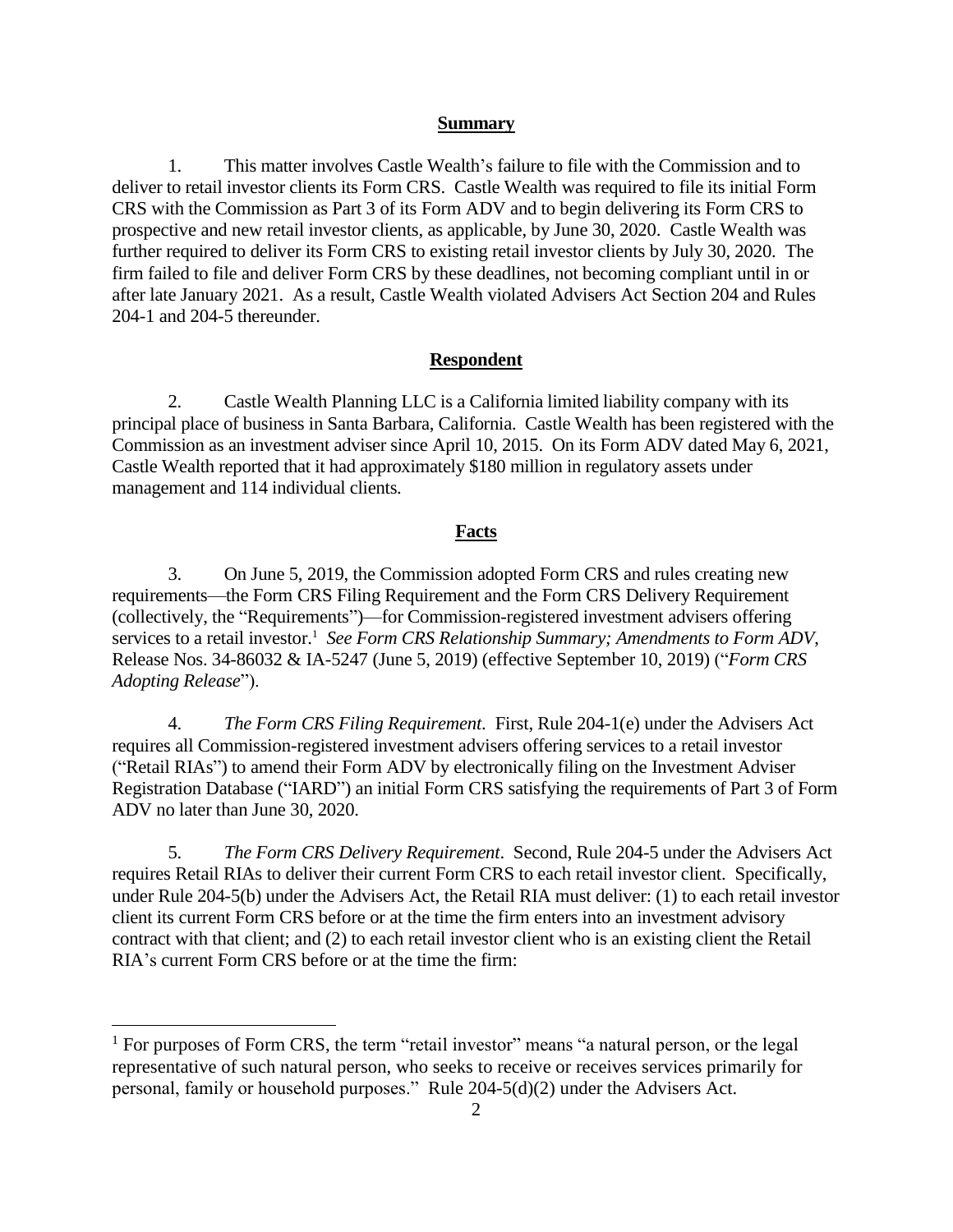- opens a new account that is different from the retail investor client's existing account(s);
- recommends that the retail investor client roll over assets from a retirement account into a new or existing account or investment; or
- recommends or provides a new investment advisory service or investment that does not necessarily involve the opening of a new account and would not be held in an existing account.

*See* Rule 204-5(b)(1) & (b)(2). Rule 204-5(b)(3) also requires Retail RIAs to post their current Form CRS prominently on their website, if they have one, in a location and format that is easily accessible to retail investors. The deadline for Retail RIAs to begin complying with the Form CRS Delivery Requirement was June 30, 2020 for prospective and new retail investor clients and July 30, 2020 for the initial delivery to existing retail investor clients. *See* Rule 204-5(e)(1) & (e)(2); *Form CRS Adopting Release* at 239, 242, 406-407; Form ADV, Part 3: Instructions to Form CRS, General Instruction 7.C (Sept. 2019).

6. Castle Wealth failed to comply with the Requirements by its regulatory deadlines, and began complying only after the Division of Examinations ("EXAMS") contacted the firm regarding the failure to file its Form CRS. Specifically, EXAMS contacted Castle Wealth's Chief Compliance Officer by email on October 14, 2020 to alert him that the firm had failed to file Form CRS. Castle Wealth, however, still did not file its Form CRS. On May 25, 2021, EXAMS again contacted Castle Wealth but this time to announce an examination relating to the firm's failure to file Form CRS. Castle Wealth did not file Form CRS with the Commission, deliver Form CRS to its existing retail investor clients, nor post Form CRS on its website until June 2, 2021.

### **Violations**

7. As a result of the conduct described above, Castle Wealth willfully<sup>2</sup> violated Section 204 of the Advisers Act and Rules 204-1 and 204-5 thereunder.

 $\overline{a}$ 

### **IV.**

In view of the foregoing, the Commission deems it appropriate and in the public interest to impose the sanctions agreed to in Respondent Castle Wealth's Offer.

<sup>&</sup>lt;sup>2</sup> "Willfully," for purposes of imposing relief under Section 203(e) of the Advisers Act "means no more than that the person charged with the duty knows what he is doing.'" *Wonsover v. SEC*, 205 F.3d 408, 414 (D.C. Cir. 2000) (quoting *Hughes v. SEC*, 174 F.2d 969, 977 (D.C. Cir. 1949)). There is no requirement that the actor "also be aware that he is violating one of the Rules or Acts." *Tager v. SEC*, 344 F.2d 5, 8 (2d Cir. 1965). The decision in *The Robare Group, Ltd. v. SEC*, which construed the term "willfully" for purposes of a differently structured statutory provision, does not alter that standard. 922 F.3d 468, 478-79 (D.C. Cir. 2019) (setting forth the showing required to establish that a person has "willfully omit[ted]" material information from a required disclosure in violation of Section 207 of the Advisers Act).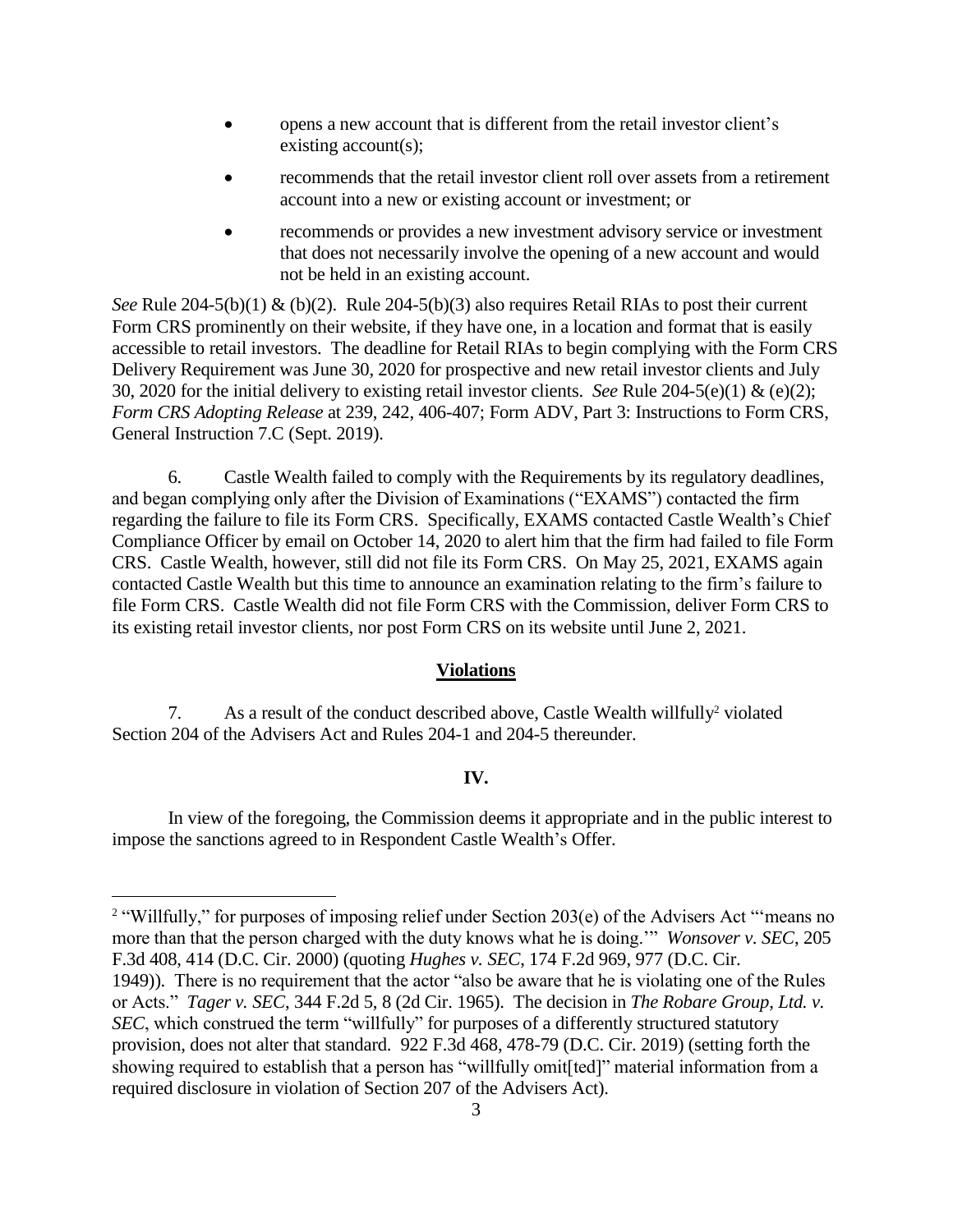Accordingly, pursuant to Sections 203(e) and 203(k) of the Advisers Act, it is hereby ORDERED that:

A. Respondent cease and desist from committing or causing any violations and any future violations of Advisers Act Section 204 and Rules 204-1 and 204-5 thereunder.

B. Respondent is censured.

C. Respondent shall, within 10 days of the entry of this Order, pay a civil money penalty in the amount of \$25,000 to the Securities and Exchange Commission for transfer to the general fund of the United States Treasury, subject to Securities Exchange Act of 1934 Section 21F(g)(3). If timely payment is not made, additional interest shall accrue pursuant to 31 U.S.C. § 3717.

Payment must be made in one of the following ways:

- (1) Respondent may transmit payment electronically to the Commission, which will provide detailed ACH transfer/Fedwire instructions upon request;
- (2) Respondent may make direct payment from a bank account via Pay.gov through the SEC website at [http://www.sec.gov/about/offices/ofm.htm;](http://www.sec.gov/about/offices/ofm.htm) or
- (3) Respondent may pay by certified check, bank cashier's check, or United States postal money order, made payable to the Securities and Exchange Commission and hand-delivered or mailed to:

Enterprise Services Center Accounts Receivable Branch HQ Bldg., Room 181, AMZ-341 6500 South MacArthur Boulevard Oklahoma City, OK 73169

Payments by check or money order must be accompanied by a cover letter identifying Castle Wealth Planning LLC as a Respondent in these proceedings, and the file number of these proceedings; a copy of the cover letter and check or money order must be sent to Stephen E. Donahue, Esq., Assistant Regional Director, Securities and Exchange Commission, 950 E. Paces Ferry Road, NE, Suite 900, Atlanta, GA 30326.

D. Amounts ordered to be paid as civil money penalties pursuant to this Order shall be treated as penalties paid to the government for all purposes, including all tax purposes. To preserve the deterrent effect of the civil penalty, Respondent agrees that in any Related Investor Action, it shall not argue that it is entitled to, nor shall it benefit by, offset or reduction of any award of compensatory damages by the amount of any part of Respondent's payment of a civil penalty in this action ("Penalty Offset"). If the court in any Related Investor Action grants such a Penalty Offset, Respondent agrees that it shall, within 30 days after entry of a final order granting